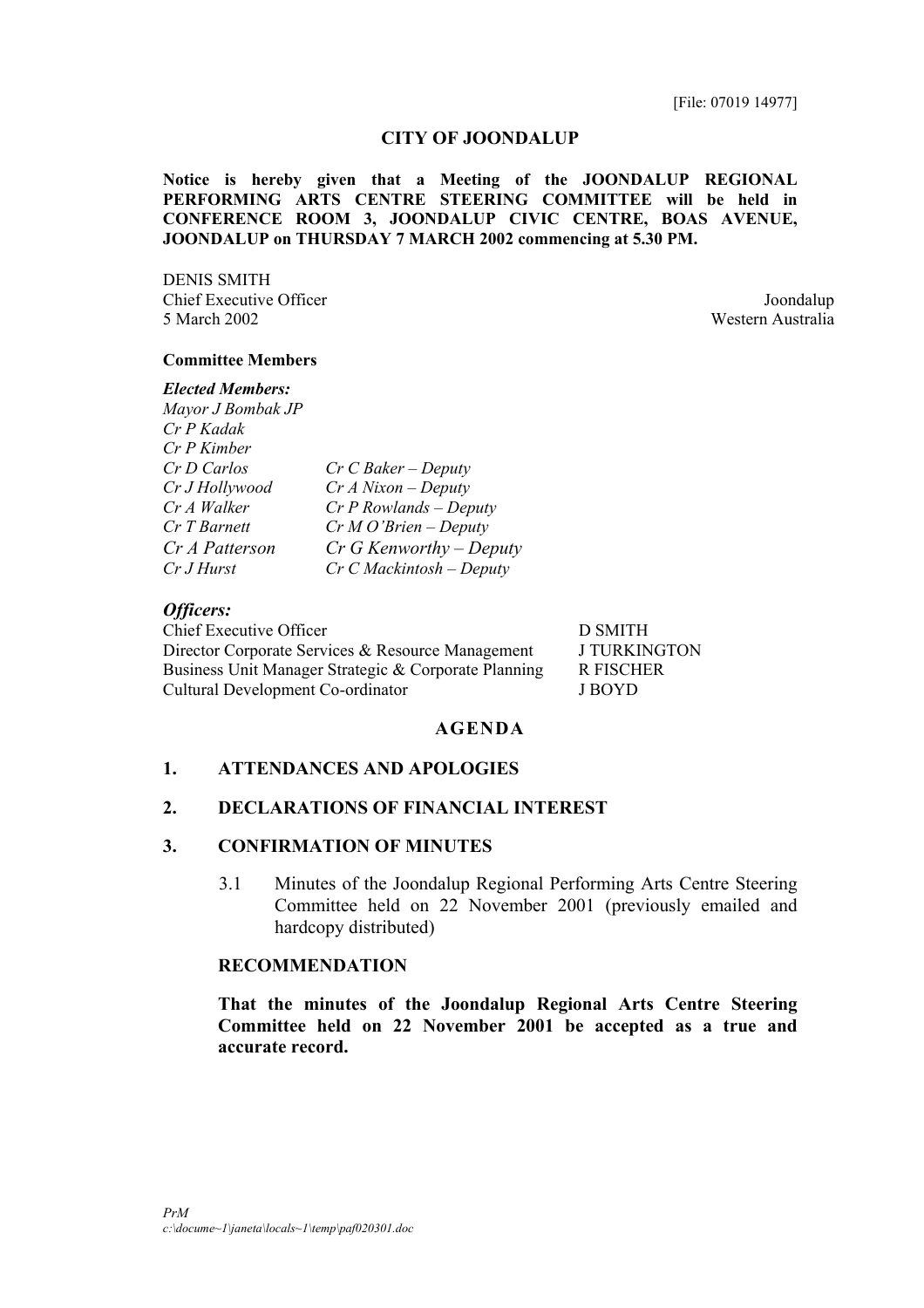# **4. BUSINESS OUTSTANDING FROM PREVIOUS MEETINGS**

- 4.1. Committee members to update the committee regarding action items from the 22 November 2001 meeting.
	- Update on meeting with the Department of Culture and the Arts Report to the North Metropolitan Zone (Attachment A) *(Ray Fischer)*
	- Operating costs of the Mandurah Performing Arts Centre *(James Boyd)*

# **5. ITEMS OF BUSINESS**

# **5.1 Update on Funding Strategy & Workshop**

Discussions have been held with various State Government Departments.

A workshop was held to inform the City's neighboring local governments on the APP report and the City's plans for the establishment of the JRPAC

# **Details of discussion and the workshop as well as outcomes are outlined in a report (Attachment B)**